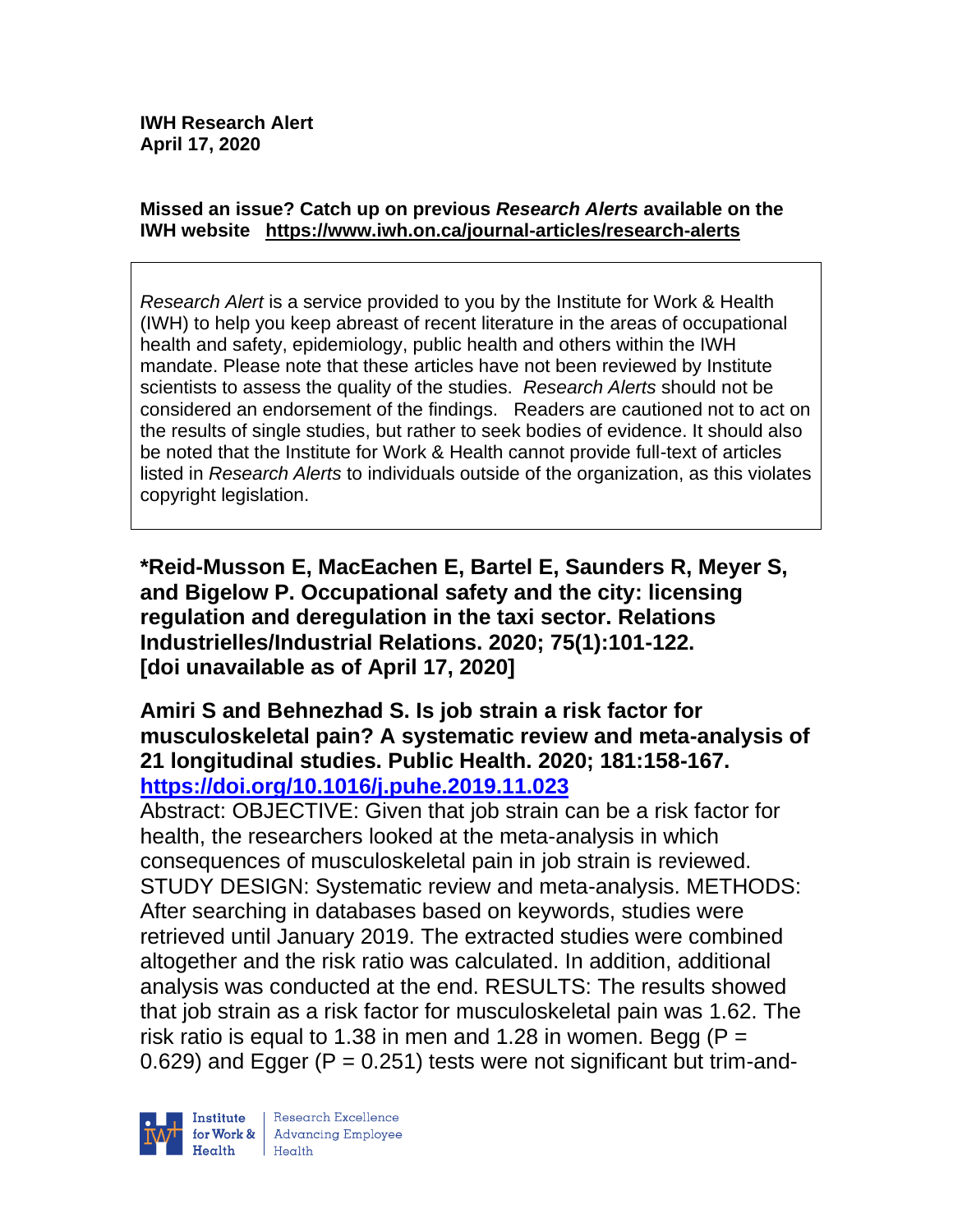fill method imputed 9 missing studies. CONCLUSIONS: Job strain was a risk factor for physical health and increased the risk of musculoskeletal pain. Therefore, it seems psychologically healthy work environment is essential for the prevention of health problems

# **Amiri S and Behnezhad S. Job strain and mortality ratio: a systematic review and meta-analysis of cohort studies. Public Health. 2020; 181:24-33.**

# **<https://doi.org/10.1016/j.puhe.2019.10.030>**

Abstract: OBJECTIVES: Research has explored the relationship between job strain and adverse effects on physical and psychological health. Accordingly, the effects of job strain on mortality risk were pooled based on longitudinal studies. STUDY DESIGN: Systematic review and meta-analysis. METHODS: Both researchers searched for published articles in scientific databases until May 2019. Then, the articles were screened based on the inclusion and exclusion criteria. The results were combined, and analyses of subgroups and reviewing the bias of the publication were performed as well. RESULTS: Seventeen longitudinal studies included in the metaanalysis were from three continents: Europe, Asia, and America. The risk ratio (RR) of mortality based on job strain was equal to 1.20, with a confidence interval (CI) of 1.04-1.37 (P =  $0.00.10$ ). In men, the RR is 1.21, and the CI is 1.02-1.44 ( $P = 0.032$ ), and in women, the RR is 0.97 and CI is  $0.84$ -1.12 (P = 0.686). Evaluation of publication bias indicated nothing significant. DISCUSSION: Based on the findings, it was found that job strain was a risk factor for mortality, and this finding was more appropriate for men. Hence, reducing job strain can be a deterrent against the dangers that threaten health

**Cloete B, Yassi A, and Ehrlich R. Repeat auditing of primary health-care facilities against standards for occupational health and infection control: a study of compliance and reliability. Safety and Health at Work. 2020; 11(1):10-18. <https://doi.org/10.1016/j.shaw.2019.12.001> [open access]** Abstract: Background: The elevated risk of occupational infection such as tuberculosis among health workers in many countries raises the question of whether the quality of occupational health and safety (OHS) and infection prevention and control (IPC) can be improved by auditing. The objectives of this study were to measure (1) audited



| Research Excellence for Work & Advancing Employee<br>Health Health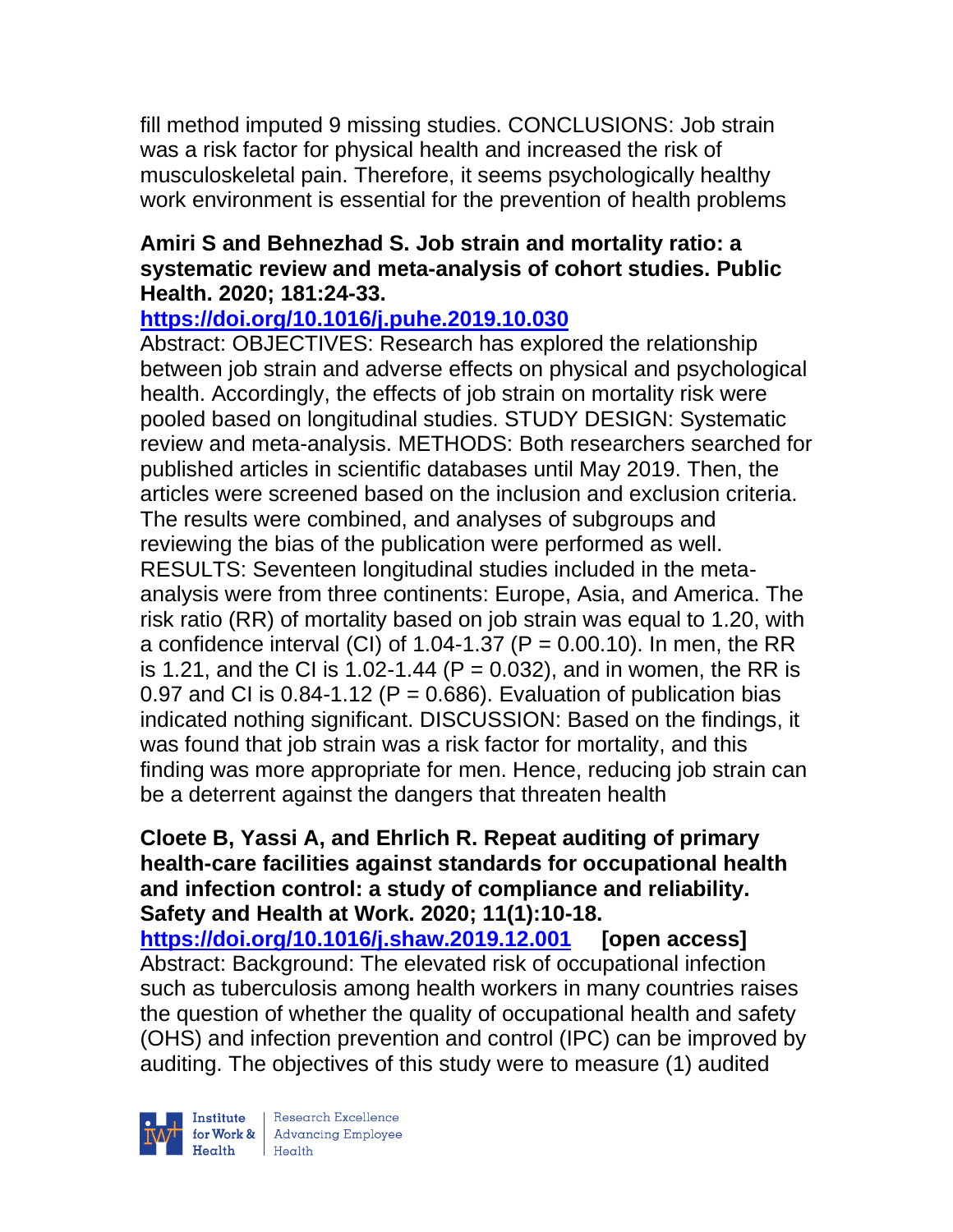compliance of primary health-care facilities in South Africa with national standards for OHS and IPC, (2) change in compliance at reaudit three years after baseline, and (3) the inter-rater reliability of the audit. Methods: The study analyzed audits of 60 primary healthcare facilities in the Western Cape Province of South Africa. Baseline external audits in the time period 2011-2012 were compared with follow-up internal audits in 2014-2015. Audits at 25 facilities that had both internal and external audits conducted in 2014/2015 were used to measure reliability. Results: At baseline, 25% of 60 facilities were "noncompliant" (audit score<50%), 48% "conditionally compliant" (score >50 < 80%), and only 27% "compliant" (score >80%). Overall, there was no significant improvement in compliance three years after baseline. Percentage agreement on specific items between internal and external audits ranged from 28% to 92% and kappa from -0.8 to 0.41 (poor to moderate). Conclusion: Low baseline compliance with OHS-IPC measures and lack of improvement over three years reflect the difficulties of quality improvement in these domains. Low interrater reliability of the audit instrument undermines the audit process. Evidence-based investment of effort is required if repeat auditing is to contribute to occupational risk reduction for health workers

### **Freeman RC, Jr., Sukuan N, Tota NM, Bell SM, Harris AG, and Wang HL. Promoting spiritual healing by stress reduction through meditation for employees at a veterans hospital: a CDC framework-based program evaluation. Workplace Health & Safety. 2020; 68(4):161-170.**

# **<https://doi.org/10.1177/2165079919874795>**

Abstract: Background: Employees in the Veterans Affairs (VA) hospital experience psychological stress from caring for vulnerable veteran populations. Evidence suggests that mindfulness meditation decreases stress in health care employees and military personnel. The purpose of this worksite program was to explore the acceptability of a mindfulness meditation program among VA workers. Methods: Chaplain residents developed the "Promoting Spiritual Healing by Stress Reduction Through Meditation" (Spiritual Meditation) program for employees in a VA hospital. To evaluate acceptability, a 13 multiple-choice-item survey with an open-ended question was administered after the intervention. Descriptive statistics and qualitative content analysis were performed. Findings: In 29



Institute Research Excellence<br>
for Work & Advancing Employee<br>
Health Health | Research Excellence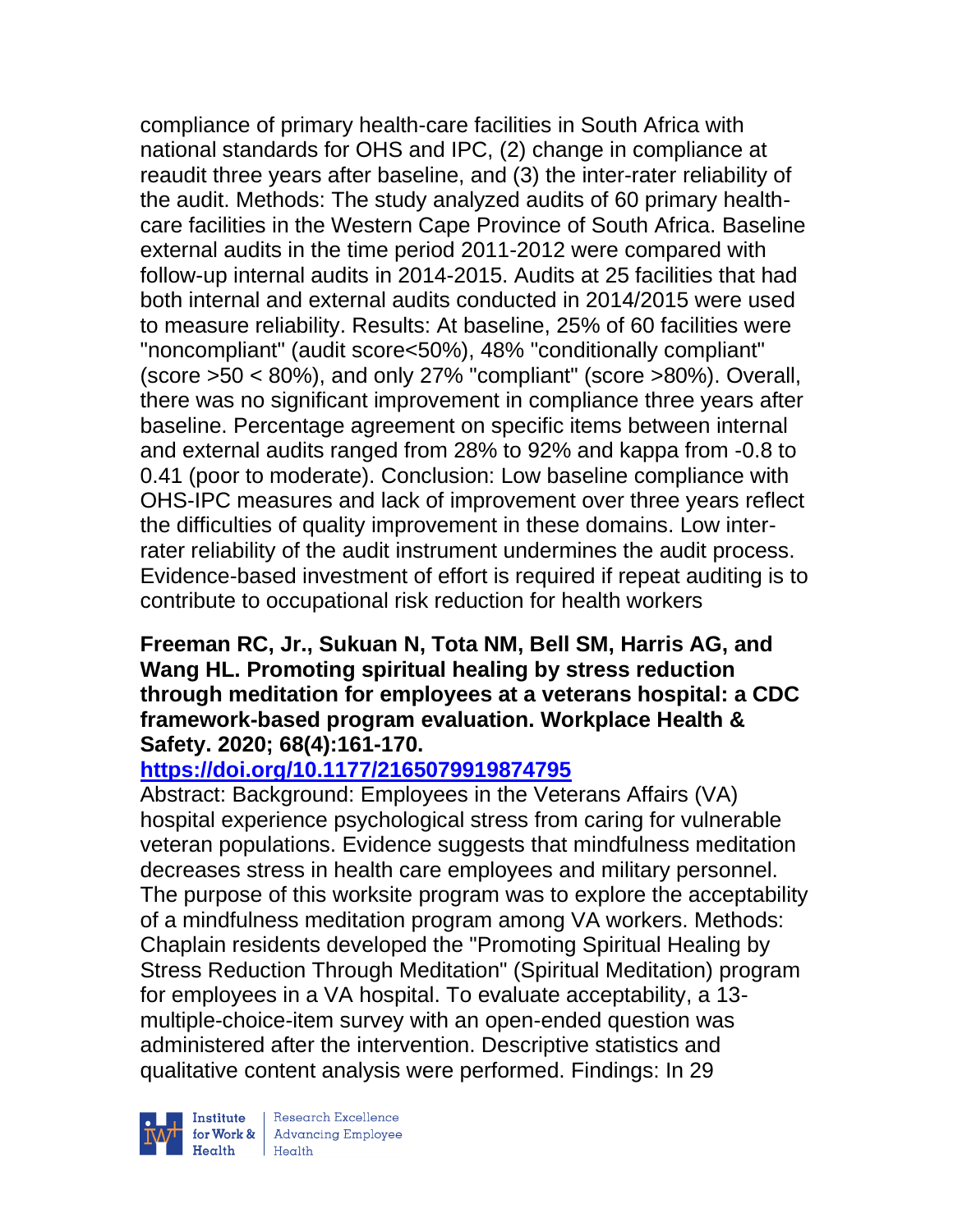participants, 70% to 100% agreed with positive statements for the personal learning experience, program components, teacher quality, time to practice, and place to practice. Two categories emerged from qualitative responses: "positive practical experience of Spiritual Meditation" and "perceived values from Spiritual Meditation." Conclusion/Application to Practice: Occupational health nurses are uniquely positioned to lead and collaborate with chaplains to deliver Spiritual Meditation in their workplace setting

**Holland P and Clayton S. Navigating employment retention with a chronic health condition: a meta-ethnography of the employment experiences of people with musculoskeletal disorders in the UK. Disability and Rehabilitation. 2020; 42(8):1071-1086.** 

## **<https://doi.org/10.1080/09638288.2018.1519041>**

Abstract: Purpose: Musculoskeletal disorders (MSDs) are associated with high rates of work disability in the UK. This review synthesized qualitative evidence concerning the employment experiences of people with MSDs to explore the factors shaping their employment trajectories post-onset and the resources they draw on to remain in work. Material and methods: Systematic database searches identified 16 qualitative studies of the employment consequences of having a chronic MSD in the UK. Meta-ethnographic methods were utilized to synthesize this body of evidence. This included a translation of concepts across studies to produce a line of argument synthesis. Results: The lack of certainty associated with often fluctuating and invisible MSD symptoms leads to employees struggling to maintain a stable work identity. Work retention is aided by having: a clear diagnosis, occupational tasks commensurate with altered abilities, and employers and colleagues who understand the nature of the condition. The ability to negotiate and implement workplace adjustments aids work retention but is dependent upon having good quality employee-employer relationships and the degree of autonomy available to the employee. Conclusion: Individuals with MSDs must draw on a range of personal, social, organizational and institutional resources to remain in or return to work post-onset. Implications for rehabilitation The fluctuating and invisible nature of chronic musculoskeletal disorders (MSDs) creates uncertainty for individuals about their ability to remain working or return-to-work. Individuals with



 $\begin{tabular}{|l|} Institute & Research Excellence \\ \hline for Work & Advancing Employee \\ Health & Health \\ \end{tabular}$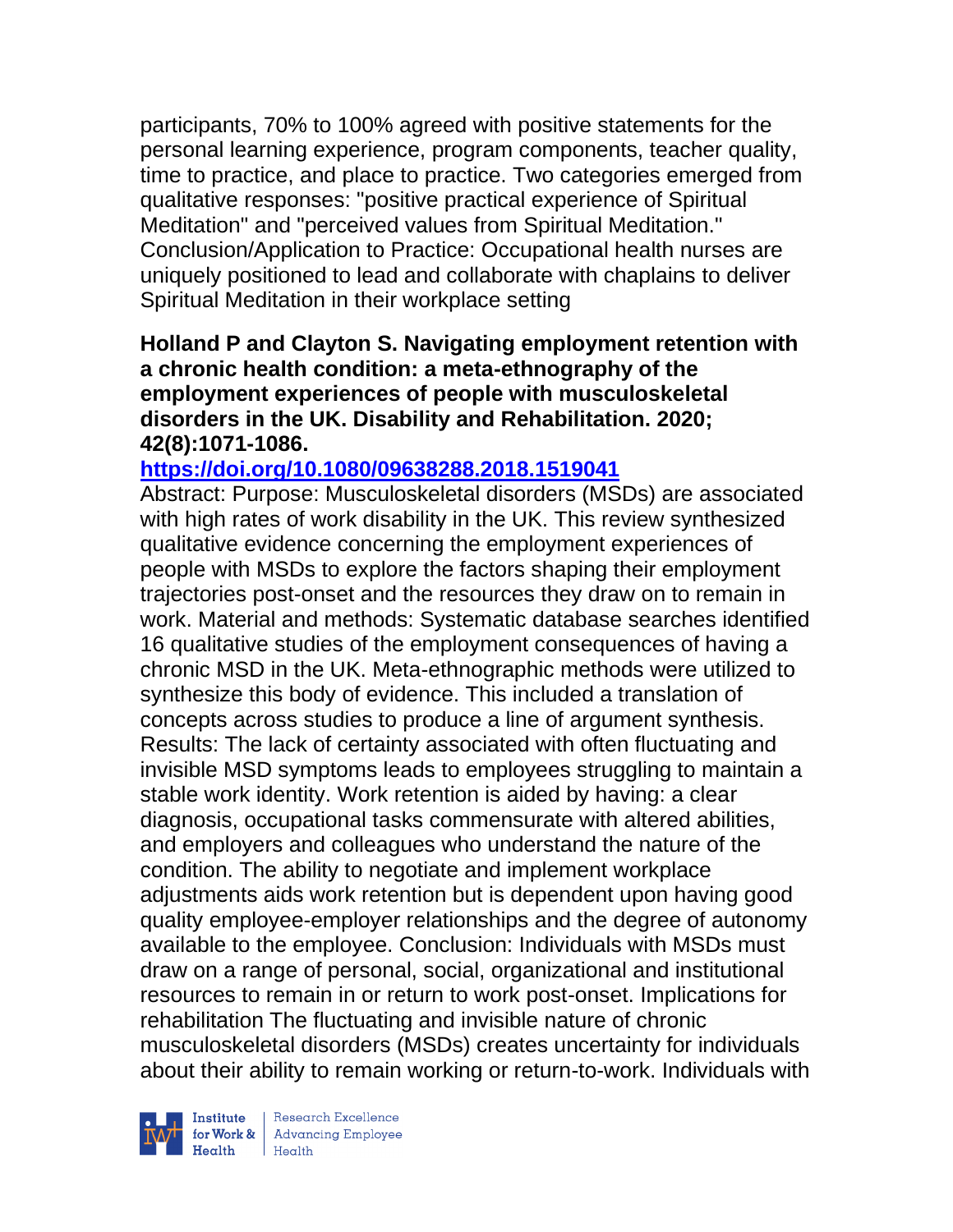MSDs must draw on a range of personal, social, organizational, and institutional resources to remain in work following onset. Work retention is aided by having a clear diagnosis; occupational tasks commensurate with altered abilities; and understanding employers and coworkers. Organizational flexibility and the ability to act autonomously by changing occupations or self-implementing or requesting work adjustments are particularly important for work retention

**Janackovic G, Stojiljkovic E, and Grozdanovic M. Selection of key indicators for the improvement of occupational safety system in electricity distribution companies. Safety Science. 2020; 125:103654.**

**<https://doi.org/10.1016/j.ssci.2017.07.009>** 

**Kreshpaj B, Orellana C, Burstrom B, Davis L, Hemmingsson T, Johansson G, et al. What is precarious employment? A systematic review of definitions and operationalizations from quantitative and qualitative studies. Scandinavian Journal of Work, Environment & Health. 2020; [epub ahead of print]. <https://doi.org/10.5271/sjweh.3875>** 

Abstract: Objectives The lack of a common definition for precarious employment (PE) severely hampers the comparison of studies within and between countries, consequently reducing the applicability of research findings. We carried out a systematic review to summarize how PE has been conceptualized and implemented in research and identify the construct's dimensions in order to facilitate guidance on its operationalization. Methods According to PRISMA guidelines, we searched Web of Science and Scopus for publications with variations of PE in the title or abstract. The search returned 1225 unique entries, which were screened for eligibility. Exclusion criteria were (i) language other than English, (ii) lack of a definition for PE, and (iii) non-original research. A total of 63 full-text articles were included and qualitative thematic-analysis was performed in order to identify dimensions of PE. Results We identified several theory-based definitions of PE developed by previous researchers. Most definitions and operationalizations were either an accommodation to available data or the direct result of qualitative studies identifying themes of PE. The thematic-analysis of the selected articles resulted in a



| Research Excellence for Work & Advancing Employee<br>Health Health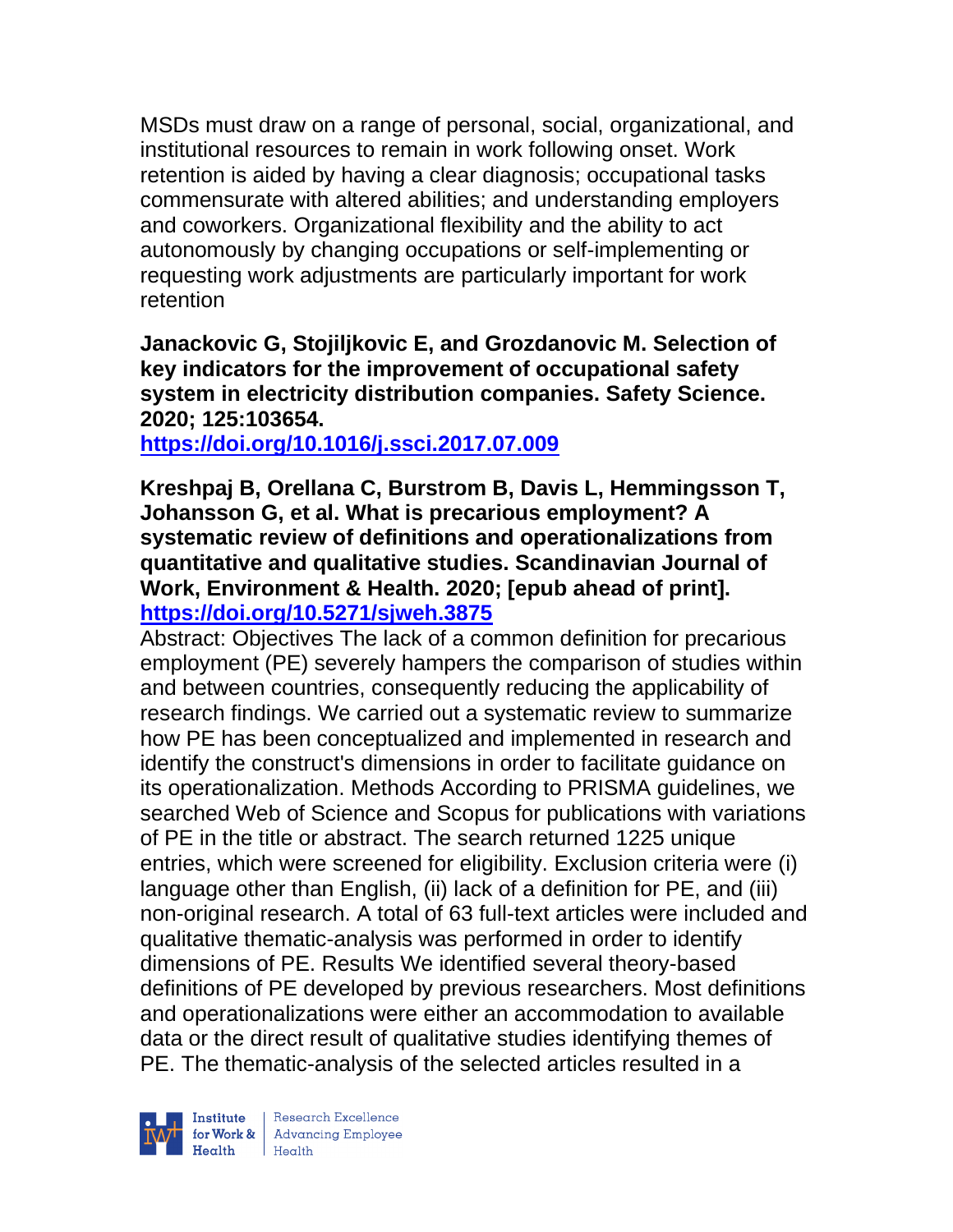multidimensional construct including the following three dimensions: employment insecurity, income inadequacy, and lack of rights and protection. Conclusions Despite a growing number of studies on PE, most fail to clearly define the concept, severely restricting the advancement of the research of PE as a social determinant of health. Our combined theoretical and empirical review suggests that a common multidimensional definition could be developed and deployed in different labor market contexts using a variety of methodological approaches

**Lax MB. Falling short: the state's role in workplace safety and health. New Solutions. 2020; 30(1):27-41. <https://doi.org/10.1177/1048291120903116> [open access]** 

**Liu H, Cheng Y, and Ho JJ. Associations of ergonomic and psychosocial work hazards with musculoskeletal disorders of specific body parts: a study of general employees in Taiwan. International Journal of Industrial Ergonomics. 2020; 76:102935. <https://doi.org/10.1016/j.ergon.2020.102935>** 

**Malmivaara A. Generalizability of findings from systematic reviews and meta-analyses in the leading general medical journals. Journal of Rehabilitation Medicine. 2020; 52(3):1-7. <https://doi.org/10.2340/16501977-2659> [open access]** Abstract: Objective: To assess how items relevant for the assessment of the generalizability of findings from randomized controlled trials were recorded in systematic reviews published in leading general medical journals.

Methods: All systematic reviews and meta-analyses published in the Annals of Internal Medicine, BMJ, JAMA (The Journal of the American Medical Association) and Lancet from 1 January 2016 to 28 February 2019 were searched via PubMed. Reporting of the characteristics of randomized controlled trials in the systematic reviews was documented by the benchmarking method. Results: A total of 115 systematic reviews were found. Of these, 71% included pharmacological interventions, 35% included other conservative treatments, 13% included surgical interventions, and 0% included rehabilitation interventions. None of the systematic reviews assessed patient selection, 35% reported disorder-specific clinical

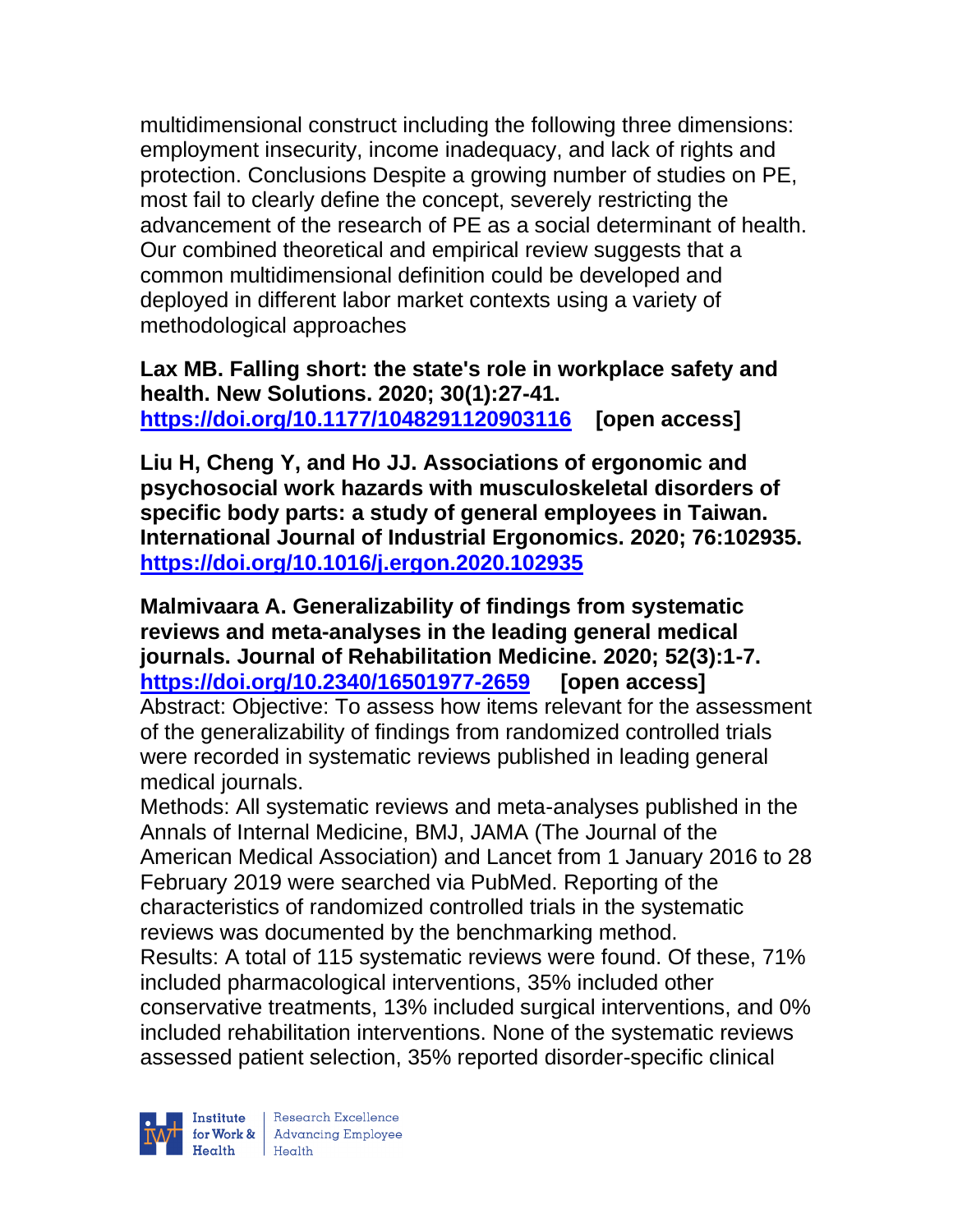features, 25 % reported comorbid conditions, and 21% reported patients' behavioural factors in randomized controlled trials. Functioning, environmental factors and inequity-related factors were recorded in 3%, 0% and 9%, respectively, of the systematic reviews; and adherence to interventions, crossovers, and co-interventions in 7%, 0% and 2%, respectively; followup percentages in 8%; and adequacy of statistical analyses in 3%.

Conclusion: In all systematic reviews the recording of characteristics of patients, adherence to interventions, follow-up, and statistical analyses in the RCTs was insufficient. The data did not allow assessment of the clinical homogeneity of the randomized controlled trials, or provide justification for meta-analysis, or allow generalizability of the findings.

**Nilsson K. A sustainable working life for all ages: the swAgemodel. Applied Ergonomics. 2020; 86:103082. <https://doi.org/10.1016/j.apergo.2020.103082>** 

#### **Pope-Ford R and Pope-Ozimba J. Musculoskeletal disorders and emergent themes of psychosocial factors and their impact on health in dentistry. Work. 2020; 65(3):563-571. <https://doi.org/10.3233/WOR-203110>**

Abstract: BACKGROUND: Dentistry is a profession where musculoskeletal disorders are prevalent. Physical demands and static awkward postures increase the risks of dentists developing musculoskeletal disorders. In addition, researchers have identified psychosocial factors that can influence the health of workers. OBJECTIVE: The aim of this research is to present self-reported pain regions and to assess psychosocial work factors as they relate to dentistry. METHOD: Fourteen dentists participated in the study. Data was collected via a questionnaire administered prior to the start of and during the study. Descriptive statistics were used for data analysis. RESULTS: All dentists self-reported to be in good to excellent health and only 50% sought medical treatment for workrelated discomfort and pain. Thirteen of 14 reported being at least occasionally mentally and physically exhausted after work. A musculoskeletal disorder-work hour relationship model was created. Feedback given was linked to four psychosocial factors -job demand, job control, social interactions, and job future and career issues.

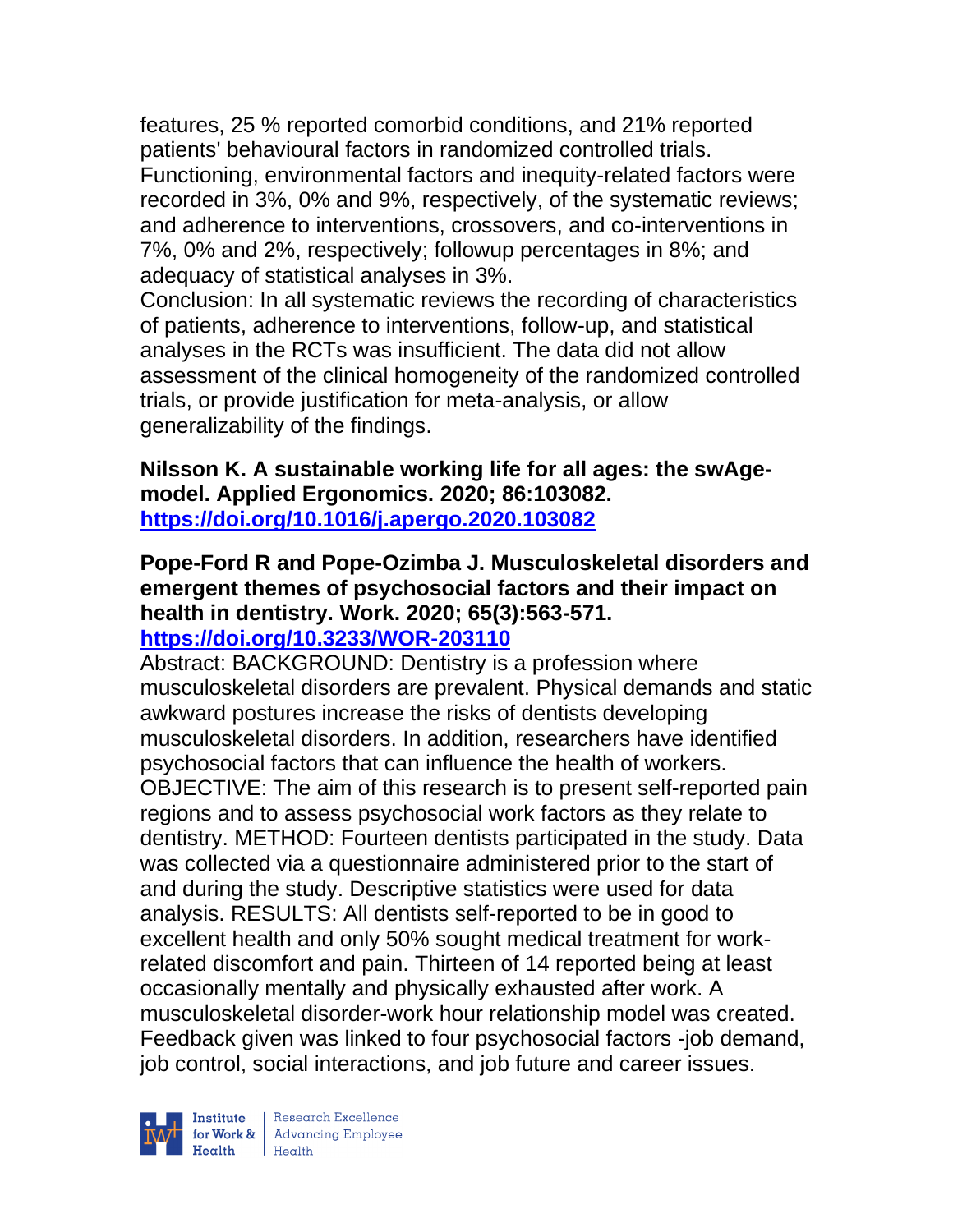CONCLUSIONS: The dental profession is considered a highly cognitive profession where much attention has been placed on the physical demands due to awkward postures. While physical demands are validated, additional research will further validate the link between psychosocial and mental and physical demands

## **Rollins SM, Su FC, Liang X, Humann MJ, Stefaniak AB, LeBouf RF, et al. Workplace indoor environmental quality and asthmarelated outcomes in healthcare workers. American Journal of Industrial Medicine. 2020; 63(5):417-428.**

# **<https://doi.org/10.1002/ajim.23101>**

Abstract: BACKGROUND: Asthma-related health outcomes are known to be associated with indoor moisture and renovations. The objective of this study was to estimate the frequency of these indoor environmental quality (IEQ) factors in healthcare facilities and their association with asthma-related outcomes among workers. METHODS: New York City healthcare workers (n = 2030) were surveyed regarding asthma-related symptoms, and moisture and renovation factors at work and at home during the last 12 months. Questions for workplace moisture addressed water damage (WD), mold growth (MG), and mold odor (MO), while for renovations they addressed painting (P), floor renovations (FR), and wall renovations (WR). Regression models were fit to examine associations between work and home IEQ factors and multiple asthma-related outcomes. RESULTS: Reports of any moisture ( $n = 728$ , 36%) and renovations (n = 1412, 70%) at work were common. Workplace risk factors for asthma-related outcomes included the moisture categories of WD by itself, WD with MO (without MG), and WD with MG and MO, and the renovation category with the three factors P, FR, and WR. Reports of home IEQ factors were less frequent and less likely to be associated with health outcomes. Data analyses suggested that MG and/or MO at work and at home had a synergistic effect on the additive scale with a symptom-based algorithm for bronchial hyperresponsiveness. CONCLUSIONS: The current study determined that moisture and renovation factors are common in healthcare facilities, potentially putting workers at risk for asthma-related outcomes. More research is needed to confirm these results, especially prospective studies

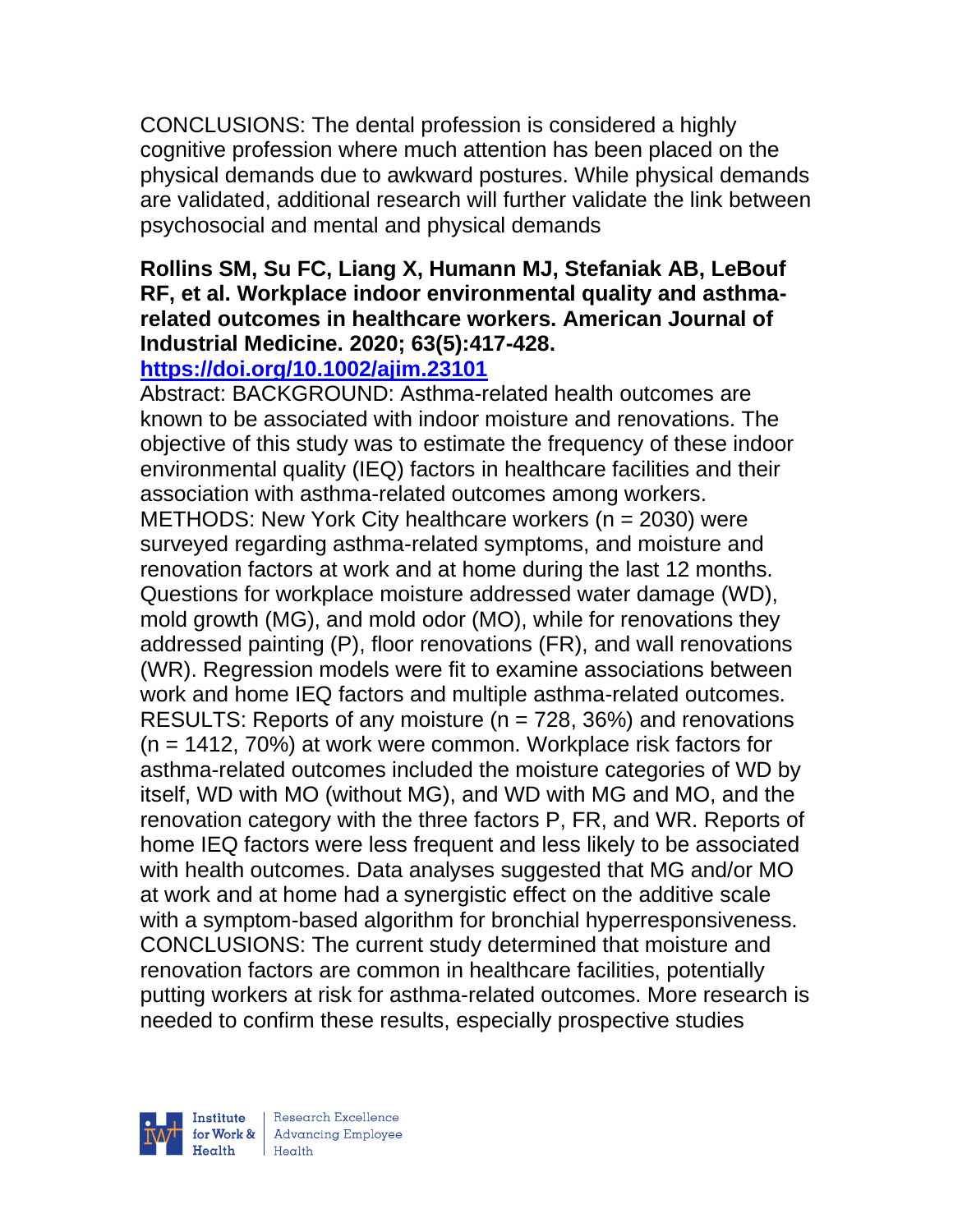### **Schneider D. Paid sick leave in Washington state: evidence on employee outcomes, 2016-2018. American Journal of Public Health. 2020; 110(4):499-504.**

**<https://doi.org/10.2105/AJPH.2019.305481> [open access]** Abstract: Objectives. To estimate if Washington State's paid sick leave law increased access to paid sick leave, reduced employees' working while sick, and relieved care burdens. Methods. I drew on new data from 12 772 service workers collected before and after the law took effect in January 2018 in Washington State and over the same time period in comparison states that did not have paid sick leave requirements. I used difference-in-difference models to estimate the effects of the law. Results. The law expanded workers' access to paid sick leave by 28 percentage points (P < .001). The law reduced the share of workers who reported working while sick by 8 percentage points ( $P < .05$ ). Finally, there was little evidence that the law served to reduce work-life conflict for Washington workers. Conclusions. Mandated paid sick leave increased access to paid sick leave benefits and led to reductions in employees' working while sick. However, covered workers did not experience reductions in work-life conflict in the period immediately following passage

### **Sullman M. Using in-vehicle data monitors to reduce risky driving among sales representatives. Policy and Practice in Health and Safety. 2020; 18(1):55-64. <https://doi.org/10.1080/14773996.2019.1667094>**

**Verbeek JH, Rajamaki B, Ijaz S, Sauni R, Toomey E, Blackwood B, et al. Personal protective equipment for preventing highly infectious diseases due to exposure to contaminated body fluids in healthcare staff. Cochrane Database of Systematic Reviews. 2020; 4:CD011621.**

# **<https://doi.org/10.1002/14651858.CD011621.pub4>**

Abstract: BACKGROUND: In epidemics of highly infectious diseases, such as Ebola, severe acute respiratory syndrome (SARS), or coronavirus (COVID-19), healthcare workers (HCW) are at much greater risk of infection than the general population, due to their contact with patients' contaminated body fluids. Personal protective equipment (PPE) can reduce the risk by covering exposed body parts. It is unclear which type of PPE protects best, what is the best



| Research Excellence for Work & Advancing Employee<br>Health Health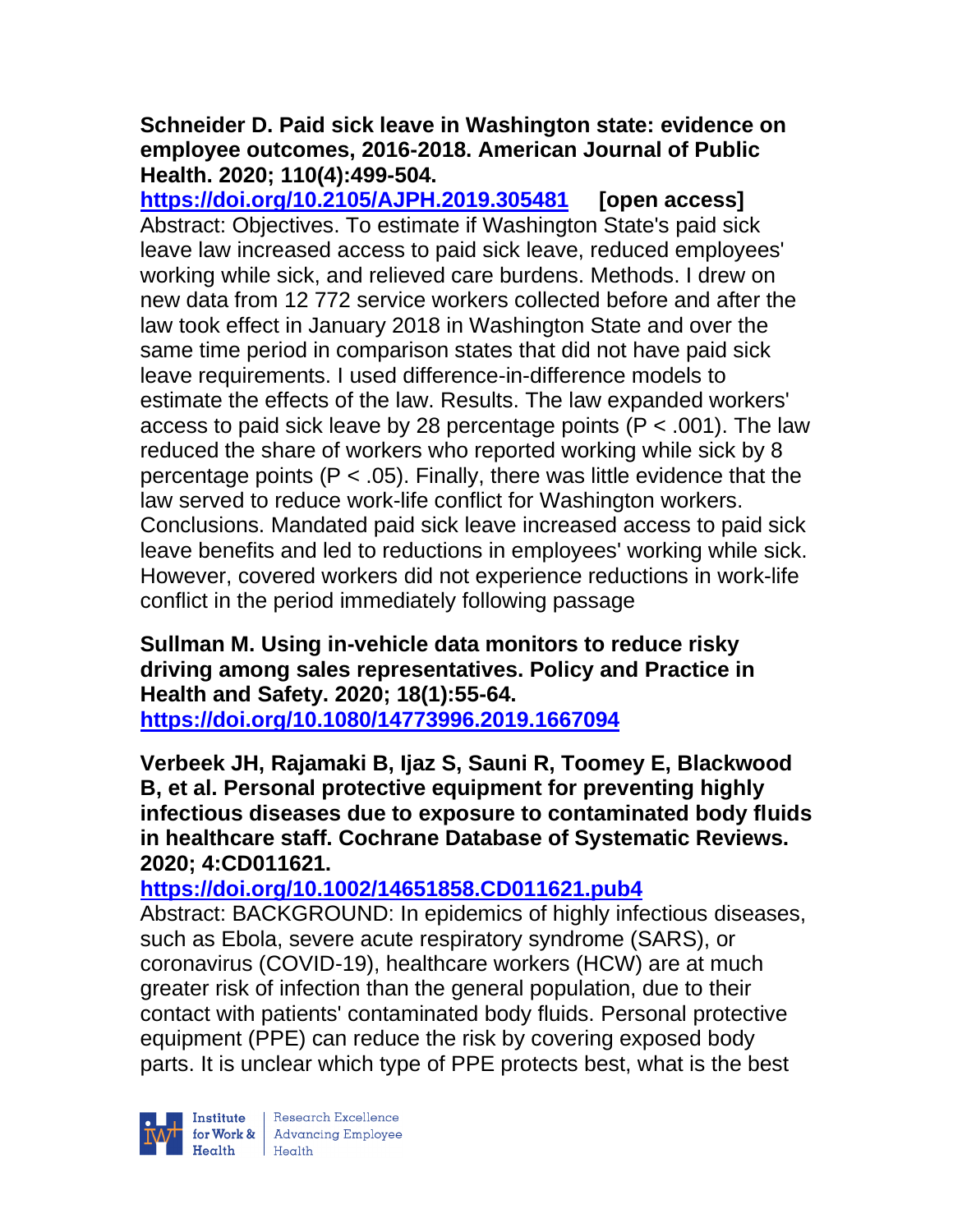way to put PPE on (i.e. donning) or to remove PPE (i.e. doffing), and how to train HCWs to use PPE as instructed. OBJECTIVES: To evaluate which type of full-body PPE and which method of donning or doffing PPE have the least risk of contamination or infection for HCW, and which training methods increase compliance with PPE protocols. SEARCH METHODS: We searched CENTRAL, MEDLINE, Embase and CINAHL to 20 March 2020. SELECTION CRITERIA: We included all controlled studies that evaluated the effect of full-body PPE used by HCW exposed to highly infectious diseases, on the risk of infection, contamination, or noncompliance with protocols. We also included studies that compared the effect of various ways of donning or doffing PPE, and the effects of training on the same outcomes. DATA COLLECTION AND ANALYSIS: Two review authors independently selected studies, extracted data and assessed the risk of bias in included trials. We conducted random-effects metaanalyses were appropriate. MAIN RESULTS: Earlier versions of this review were published in 2016 and 2019. In this update, we included 24 studies with 2278 participants, of which 14 were randomised controlled trials (RCT), one was a quasi-RCT and nine had a nonrandomised design. Eight studies compared types of PPE. Six studies evaluated adapted PPE. Eight studies compared donning and doffing processes and three studies evaluated types of training. Eighteen studies used simulated exposure with fluorescent markers or harmless microbes. In simulation studies, median contamination rates were 25% for the intervention and 67% for the control groups. Evidence for all outcomes is of very low certainty unless otherwise stated because it is based on one or two studies, the indirectness of the evidence in simulation studies and because of risk of bias. Types of PPE The use of a powered, air-purifying respirator with coverall may protect against the risk of contamination better than a N95 mask and gown (risk ratio (RR) 0.27, 95% confidence interval (CI) 0.17 to 0.43) but was more difficult to don (non-compliance: RR 7.5, 95% CI 1.81 to 31.1). In one RCT (59 participants), people with a long gown had less contamination than those with a coverall, and coveralls were more difficult to doff (low-certainty evidence). Gowns may protect better against contamination than aprons (small patches: mean difference (MD) -10.28, 95% CI -14.77 to -5.79). PPE made of more breathable material may lead to a similar number of spots on the trunk (MD 1.60, 95% CI -0.15 to 3.35) compared to more water-



Research Excellence for Work & Advancing Employee<br>Health Health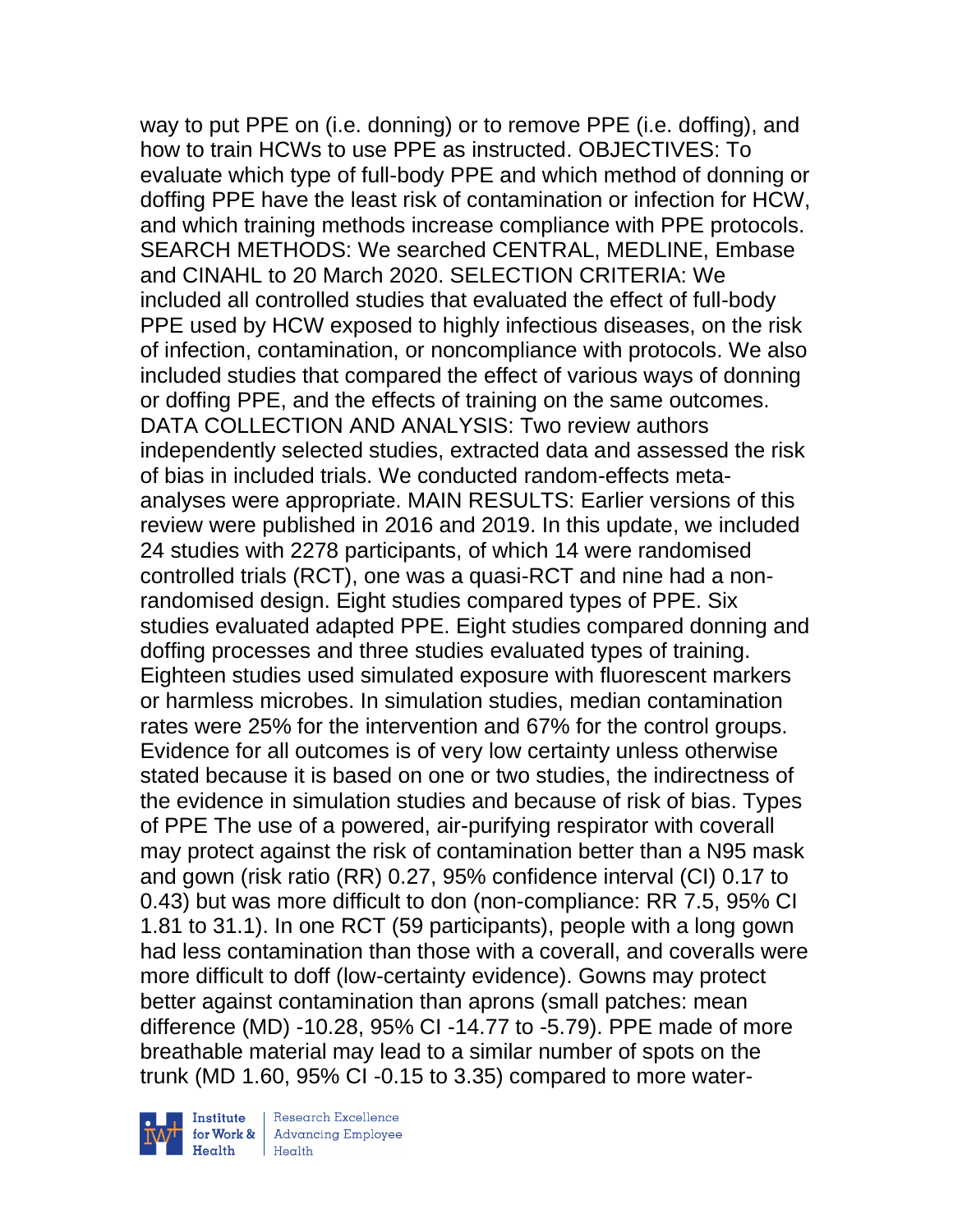repellent material but may have greater user satisfaction (MD -0.46, 95% CI -0.84 to -0.08, scale of 1 to 5). Modified PPE versus standard PPE The following modifications to PPE design may lead to less contamination compared to standard PPE: sealed gown and glove combination (RR 0.27, 95% CI 0.09 to 0.78), a better fitting gown around the neck, wrists and hands (RR 0.08, 95% CI 0.01 to 0.55), a better cover of the gown-wrist interface (RR 0.45, 95% CI 0.26 to 0.78, low-certainty evidence), added tabs to grab to facilitate doffing of masks (RR 0.33, 95% CI 0.14 to 0.80) or gloves (RR 0.22, 95% CI 0.15 to 0.31). Donning and doffing Using Centers for Disease Control and Prevention (CDC) recommendations for doffing may lead to less contamination compared to no guidance (small patches: MD -5.44, 95% CI -7.43 to -3.45). One-step removal of gloves and gown may lead to less bacterial contamination (RR 0.20, 95% CI 0.05 to 0.77) but not to less fluorescent contamination (RR 0.98, 95% CI 0.75 to 1.28) than separate removal. Double-gloving may lead to less viral or bacterial contamination compared to single gloving (RR 0.34, 95% CI 0.17 to 0.66) but not to less fluorescent contamination (RR 0.98, 95% CI 0.75 to 1.28). Additional spoken instruction may lead to fewer errors in doffing (MD -0.9, 95% CI -1.4 to -0.4) and to fewer contamination spots (MD -5, 95% CI -8.08 to -1.92). Extra sanitation of gloves before doffing with quaternary ammonium or bleach may decrease contamination, but not alcohol-based hand rub. Training The use of additional computer simulation may lead to fewer errors in doffing (MD -1.2, 95% CI -1.6 to -0.7). A video lecture on donning PPE may lead to better skills scores (MD 30.70, 95% CI 20.14 to 41.26) than a traditional lecture. Face-to-face instruction may reduce noncompliance with doffing guidance more (odds ratio 0.45, 95% CI 0.21 to 0.98) than providing folders or videos only. AUTHORS' CONCLUSIONS: We found low- to very low-certainty evidence that covering more parts of the body leads to better protection but usually comes at the cost of more difficult donning or doffing and less user comfort, and may therefore even lead to more contamination. More breathable types of PPE may lead to similar contamination but may have greater user satisfaction. Modifications to PPE design, such as tabs to grab, may decrease the risk of contamination. For donning and doffing procedures, following CDC doffing guidance, a one-step glove and gown removal, double-gloving, spoken instructions during doffing, and using glove disinfection may reduce contamination and



Research Excellence for Work & | Advancing Employee  $H_{\text{each}}$